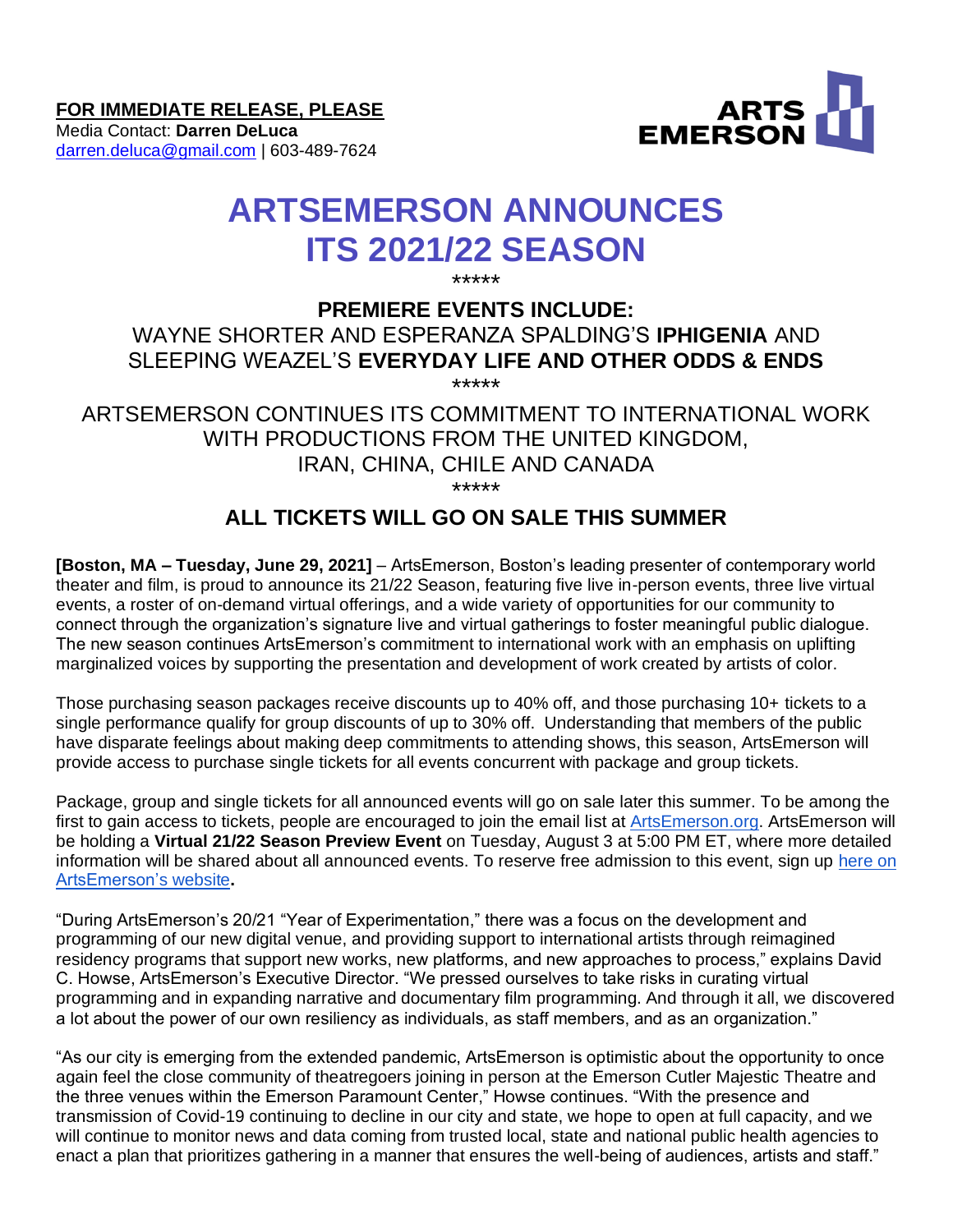Howse concludes,"As last year was about adapting and experimenting, I've been speaking about this season as a 'bridge year,' a year of ArtsEmerson which may not look like what everyone has known, but where we are expanding our vision about what our programming can be, learning what tools can broaden our reach and accessibility, and ultimately understanding how we can apply all these insights to inform how we chart our future."

ArtsEmerson will communicate all updated information through emails, as well as on the [Public Health Update](https://artsemerson.org/Online/default.asp?BOparam::WScontent::loadArticle::permalink=health-update&BOparam::WScontent::loadArticle::context_id=)  [page](https://artsemerson.org/Online/default.asp?BOparam::WScontent::loadArticle::permalink=health-update&BOparam::WScontent::loadArticle::context_id=) of its website.



**Octavia E. Butler's Parable of the Sower esperanza spalding**  Photo: Courtesy of Paul Marotta **Photo: Courtesy of Sean Pressley** 



The last 18 months brought an extraordinary increase in the number of both live and recorded theatrical events that can be experienced on streaming devices. Since Spring of 2020, ArtsEmerson has played a key role in bringing more than 100 virtual events to audiences. And very early on, the organization understood that virtual programming wasn't a temporary strategy to replace live performance, but rather a meaningful tool to expand access to its brand of boundary-pushing art beyond the walls of the theatres they steward.

ArtsEmerson's 21/22 Season will kick off with a special free-of-charge celebration, a new piece by The 7 Fingers, **Out Of Order**, which will be available to stream on-demand. The 7 Fingers have appeared on ArtsEmerson stages more than any other company, and last season, the streaming of the troupe's *Sequence 8* marked ArtsEmerson's first presentation in its digital venue. Last Fall, The 7 Fingers embarked on a new adventure, creating a live performance that embraced social distancing, naming it **Out of Order**. When Montreal became a red zone, the show lost the opportunity to meet its audience. Rather than allowing it to disappear, the company transformed the project into a film that is not simply a digital recording, but a cinematographic work in its own right.

On November 12, 2021, ArtsEmerson will mark its first return to gathering audiences in a physical theatre following a gap of 20 months. To celebrate the occasion, ArtsEmerson is hosting the world premiere of **Iphigenia**, a contemporary opera created by a starry dream team of creatives including jazz legend **Wayne Shorter** (composer), multi-GRAMMY® winning musician **esperanza spalding** (librettist and performer), Lileana Blain Cruz (director) and famed architect **Frank Gehry** (scenic designer).

Also in November, theatremaker Thaddeus Phillips, previously represented at ArtsEmerson with *Red Eye to Havre de Grace* (2014) and *17 Border Crossings* (2017), will return with a one-week run of his acclaimed made-for-digital theatre piece, **Zoo Motel**, which premiered in September 2020 and has since become the longest running live theatre work presented virtually to spectators from across the world.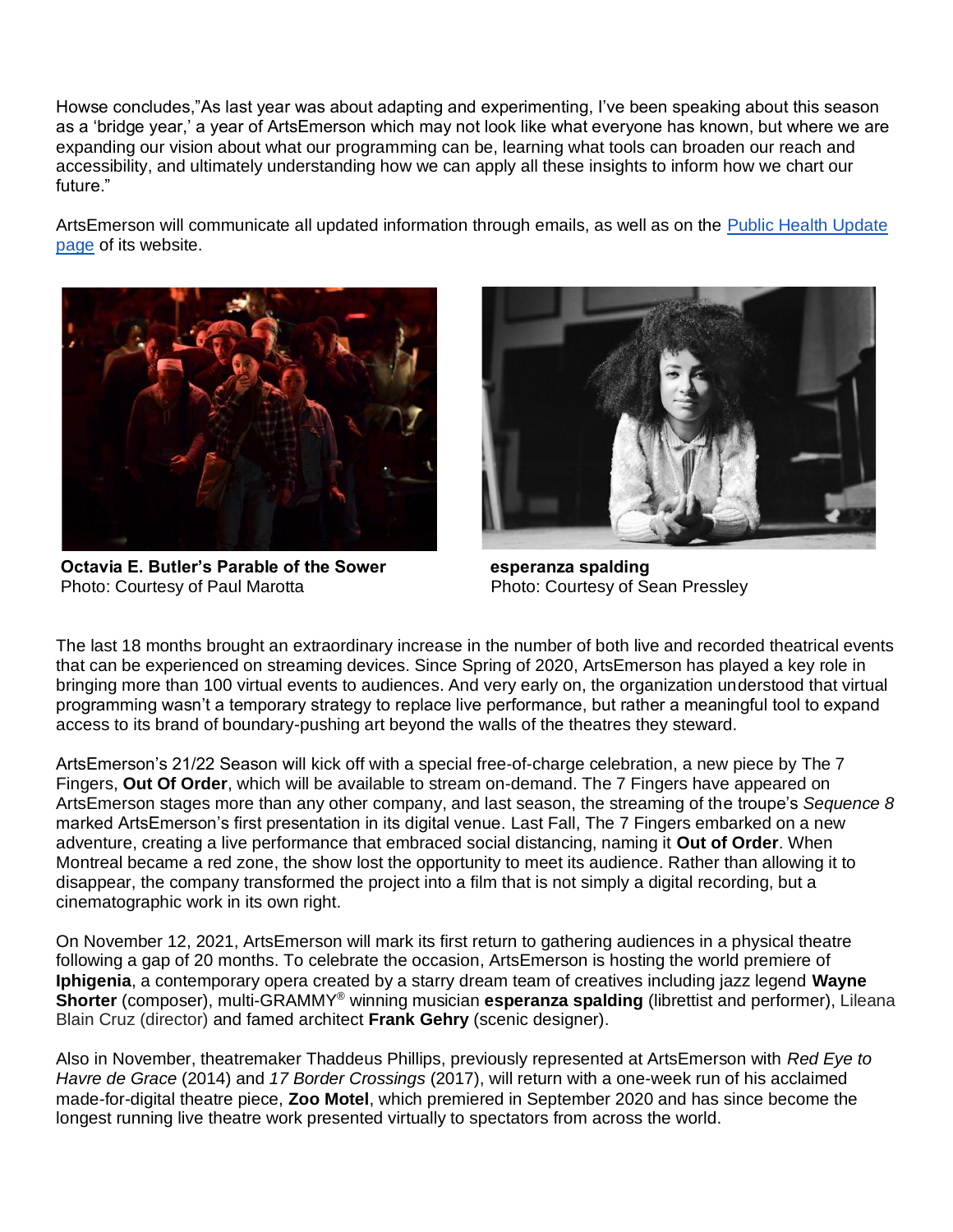Earlier this year, ArtsEmerson provided an artist residency to support Iranian playwright Nassim Soleimanpour in his exploration to reimagine his acclaimed play, **White Rabbit Red Rabbit**, as a live virtual performance. This December, that experience will come to ArtsEmerson audiences for six performances, with a different performer each time.

February 2022 will be a huge opportunity to experience contemporary music theatre works created by African American women. Toshi Reagon and Bernice Johnson Reagon's stage adaptation of **Octavia E. Butler's Parable of the Sower** will at last arrive as a fully-realized production after twice rescheduling and twice having to cancel to support the greater good of public health. This production is the result of a years-long development process, part of which was ArtsEmerson's presentation of "The Concert Performance" in 2017.

The final three season productions are intimate and impactful stories that will energize audiences at the Emerson Paramount Center's Jackie Liebergott Black Box, the intimate venue that brings intimacy and immediacy to any story presented within its walls. In March 2022, ArtsEmerson welcomes back the Bostonborn troupe, **Sleeping Weazel** (whose *Birth Breath Bride Elizabeth* appeared as part of the 2013 The Next Thing Festival) for a two-week world premiere engagement of **Everyday Life and Other Odds and Ends**, Artistic Director Charlotte Meehan's multimedia theatre/dance piece dealing with the humorous, tragic, and sublime trajectory of Parkinson's disease as part of family life.

In April, Travis Alabanza, truly an inimitable force of nature, will bring their performance piece **Burgerz** from the UK to Boston for two weeks. Carving out a place for themselves as one of the UK's prominent trans voices, Alabanza presents a performance that is timely, unsettling and powerful.

Coming May is a two-week run of The Theatre Centre's **Sea Sick**, written and performed by award-winning science journalist Alanna Mitchell and directed by Franco Boni and Ravi Jain. (Jain was the writer/director/performer for ArtsEmerson's virtual presentation of *A Brimful of Asha* earlier this year.) **Sea Sick** is a deeply personal, highly educational and utterly devastating solo performance about the state of the global ocean, inspired by Mitchell's book of the same name. Following the hugely successful run at Edinburgh **Fringe** 

in 2019, this presentation is part of a 12 city world tour featuring stops in Boston, California, Canada, Germany, and the UK.

ArtsEmerson's Artistic Engagement team is currently in conversations with a number of international artists and will be providing audiences virtual access to experience their work -- including Chilean playwright **Guillermo Calderon**, and Chinese theatre director **Wang Chong**. And on occasion, ArtsEmerson will bring performance captures to the Bright Family Screening Room, such as a planned presentation of The National Theatre of Scotland's **Adam**, the true story of a young trans man who chooses exile over death and thus begins his remarkable journey. Conceived for the stage and directed by Cora Bissett and written by Frances Poet, the play charts Adam's fight across borders and genders to find a place to call home.

The 21/22 Season will build on the learnings from the past year as ArtsEmerson continues to pursue its mission using the recently-expanded programming of film offerings, screening events both in person at the Emerson Paramount Center's state-of-the-art Bright Family Screening Room, and online with on-demand content streamed in the digital venue. Film programming will include narrative and documentary work screened as part of the **Shared Stories Film Series** (in partnership with Boston Asian American Film Festival, Boston Latino International Film Festival, and Roxbury International Film Festival), the **Projecting Connections: Chinese American Experiences Film Series** (in partnership with Boston Asian American Film Festival), and the **Bright Lights Film Series** (in partnership with the Department of Visual and Media Arts at Emerson College).

ArtsEmerson will also continue its longstanding partnerships with many of New England's premiere film festivals, hosting screenings of **Boston Asian American Film Festival**, **Boston Latino International Film Festival, Roxbury International Film Festival, a**nd **Wicked Queer: the Boston LGBTQ+ Film Festival**.

Details for all film programming will be announced at a later date.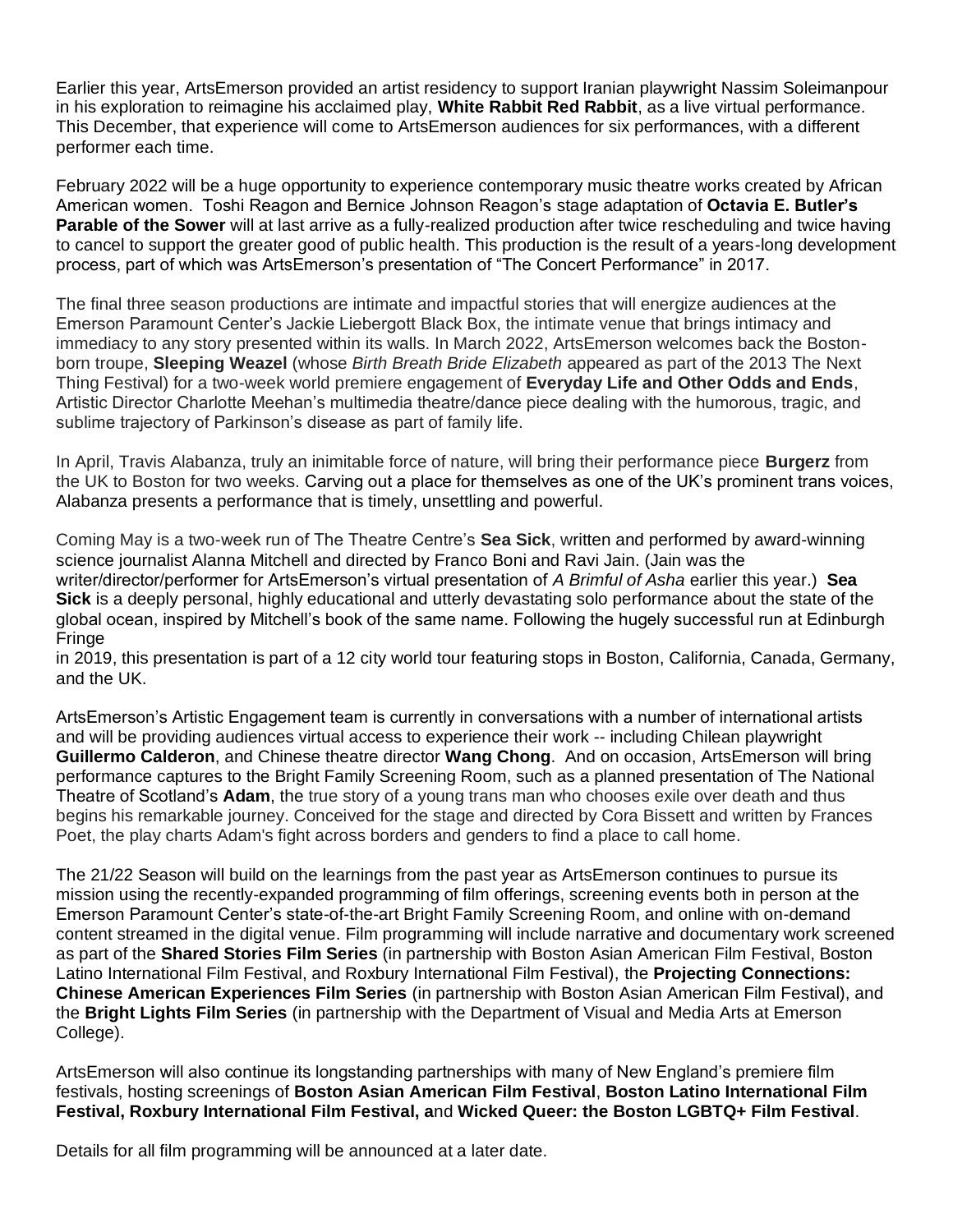ArtsEmerson's mission is not only to present extraordinary artists and performances from around the world, but to engage diverse multi-generational Boston audiences in thinking and talking about issues that address the concerns and challenges of the contemporary moment. Art is the prompt, and conversation is the point. The 21/22 Season will include signature ArtsEmerson Public Dialogue events, including **Town Halls with Executive Director David C. Howse**, which take attendees behind the scenes to understand the innerworkings of the organization, and **Creative Connections**, which put audiences in direct conversation with artists. ArtsEmerson will continue to use its public-facing platforms – venue marquees, email communications, social media networks and its online journal, [ArtsEmersonBlog.org,](http://artsemersonblog.org/) to expand public discourse around topics of urgency to our city, our nation, and our world.

The 2021/22 season will also feature the return of two ArtsEmerson signature engagement initiatives that expand the reach of the organization beyond the walls of the venues in Downtown's historic Theater District.

The **Play Reading Book Club**, a dynamic theatre literacy and community education program that provides unique and radical access to scripts, artists, and conversations, will be held to supplement the experience of several artistic productions. PRBCs will take place at the Roxbury branch of Boston Public Library and other neighborhood locations, and following successful reimagining of these gatherings to take place virtually over the past year, there will also be opportunities to join and participate in virtual clubs during the 21/22 Season.

In addition, ArtsEmerson is bringing back **Welcome to Boston** cast parties, designed in the tradition of visionary arts leader, humanist and Emerson college alumna, Ms. Elma Lewis, who would have marked her 100th birthday on September 15th of this year. Co-hosted by ArtsEmerson and community partners, the parties celebrate the arrival of national and international artists to Boston, with acclaimed local artists offering performances that serve as a cultural gift of welcome.

Specific programming and scheduling for these and additional civic engagement activities will be announced at a later date.

**For production stills and other media kit assets for the 2021/22 season, click [here.](https://artsemerson.org/Online/article/2122-mediakit)**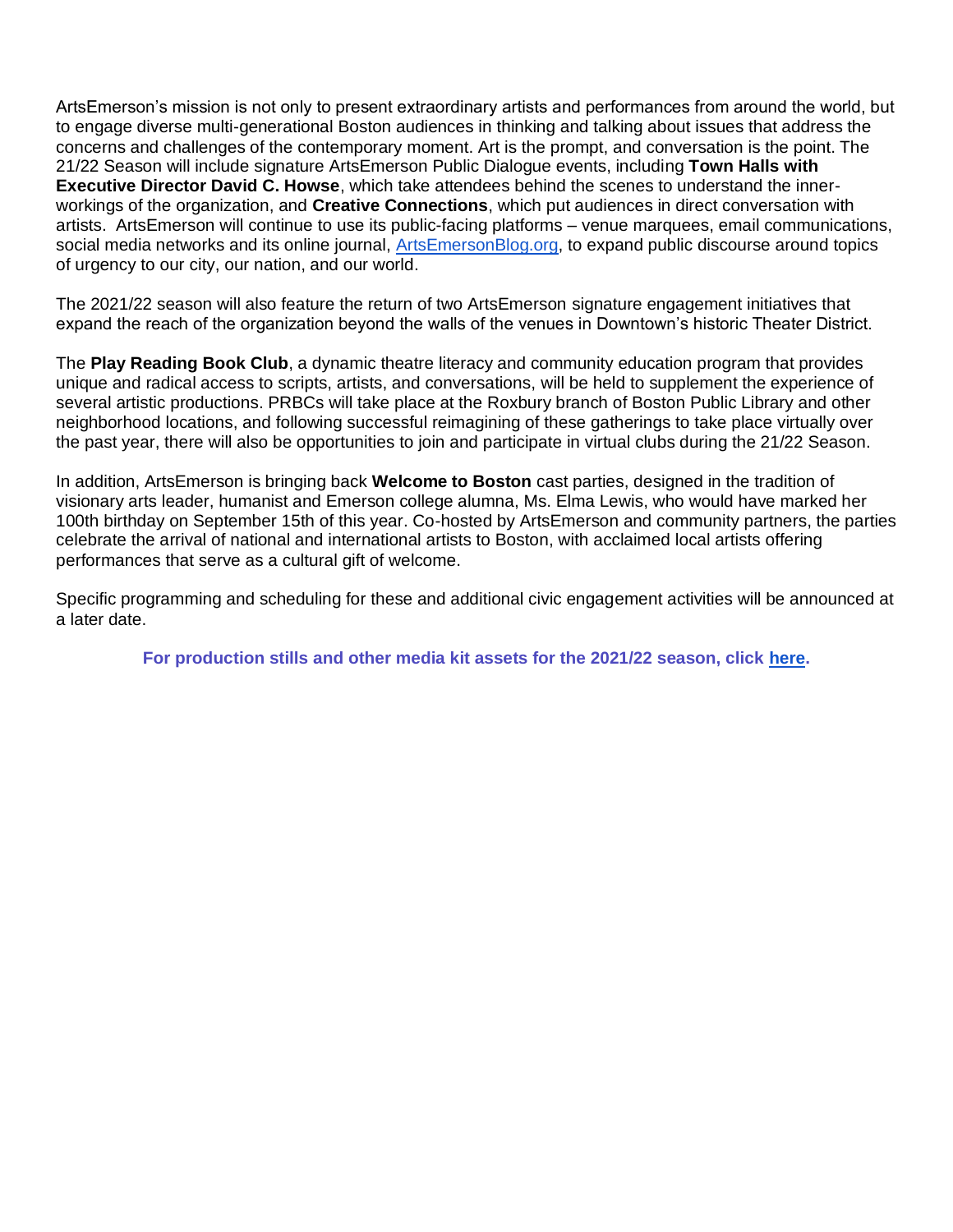#### **VIRTUAL 21/22 SEASON PREVIEW EVENT**

August 03, 2021 at 5:00PM ET **SEASON PREVIEW EVENT** ArtsEmerson Virtual Live Event ArtsEmerson's Digital Venue **Free Registration available [here.](https://artsemerson.org/Online/seatSelect.asp?createBO::WSmap=1&BOparam::WSmap::loadBestAvailable::performance_ids=62B323EF-CD91-4309-ADE3-B057766406E6)**

Join Executive Director, David C. Howse, along with special guests, as ArtsEmerson shares more information about the recently-announced programming that will be part of the 21/22 Season.

#### **SEASON KICK-OFF CELEBRATION -- FREE ON-DEMAND STREAMING**

October 05 – 17, 2021 **OUT OF ORDER** The 7 Fingers Virtual On-Demand Event ArtsEmerson's Digital Venue

**Out of Order** is set in a time when theatres are empty, meeting places and cultural venues are no longer permitted, and physical contact is prohibited. Artists are forced to meet secretly in forsaken spaces. Spread out across this post-apocalyptic setting, ten gloved and masked characters scrutinize one another, prepare, approach, and avoid contact. Coming from all walks of life, these forgotten acrobats cling to their vocation as best they can. In this nod to thespian traditions, the troupe plays with the notions of bourgeoisie, poverty, power and pleasure. Tongue firmly in cheek, **Out Of Order** is a look at the social balance between raw animal instinct and the elevation of minds, bodies and souls in an educated and conformed society.

## **21/22 THEATRE SEASON EVENTS**

November 12 – 13, 2021 **IPHIGENIA** (WORLD PREMIERE) esperanza spalding & Wayne Shorter Live In-Person Event Emerson Cutler Majestic Theatre

With music by Wayne Shorter and a libretto by esperanza spalding **Iphigenia** is not an adaptation of the Greek myth as much as it is an intervention into myth-making itself, and an intervention into opera as we know it. Classical and jazz forms collide in a full orchestral score that features Shorter's groundbreaking method of symphonic improvisation, with his venerated quartet at the center. Spalding's libretto is deeply poetic and then suddenly radical – Iphigenia is multiplied, her identity is fractured and shared until the stage is occupied by a chorus of her. The performance will also feature esperanza spalding and members of the Wayne Shorter quartet, in addition to a chamber orchestra, 8 principal singers and a chorus.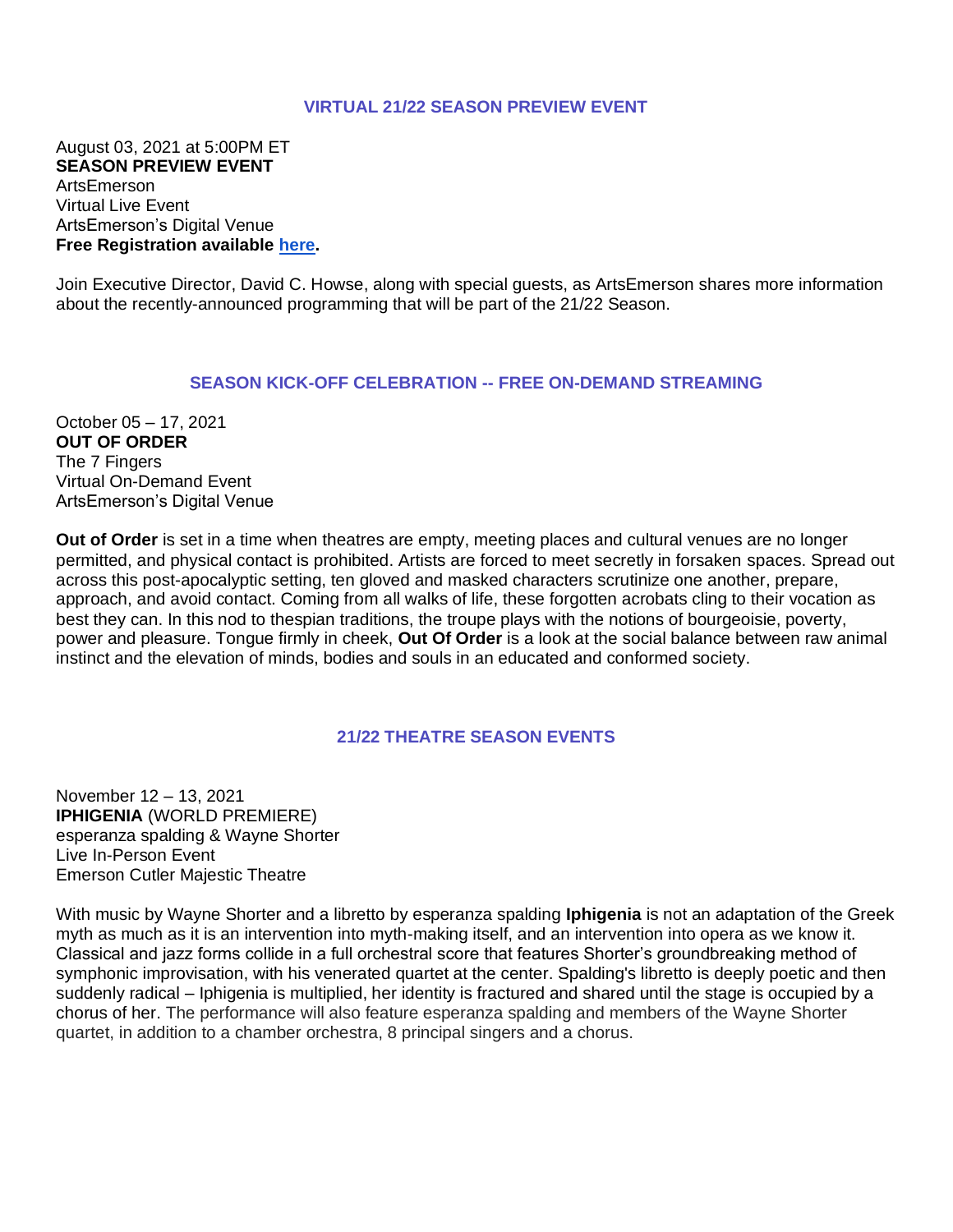November 16 – 21, 2021 **ZOO MOTEL** Thaddeus Phillips / Steven Dufala Live Virtual Event ArtsEmerson's Digital Venue

A live interactive theatrical event created for the here and now from the studio of theatre director, designer and performer Thaddeus Phillips where he and artist Steven Dufala have transformed the studio into a magical motel room where time stops, mysterious and illuminating stories emerge from across the globe & analog objects take on their own potent meaning.

December 07 – 12, 2021 **WHITE RABBIT RED RABBIT** Nassim Soleimanpour Live Virtual Event ArtsEmerson's Digital Venue

Forbidden to leave his country, playwright Nassim Soleimanpour distilled the experience of an entire generation in a wild, utterly original play. **White Rabbit Red Rabbit** is a work about contemporary Iran and of Nassim's generation.

February 17 – 20, 2022 **OCTAVIA E. BUTLER'S PARABLE OF THE SOWER** Toshi Reagon Live In-Person Event Emerson Cutler Majestic Theatre

Returning to ArtsEmerson as a fully realized staged production after its sold-out 2017 concert experience, **Octavia E. Butler's Parable of the Sower** brings together over 30 original musical anthems and requiems drawn from 200 years of black music to adapt Octavia E. Butler's sci-fi, Afrofuturist masterpiece for the stage.

March 12 – 27, 2022 **EVERYDAY LIFE AND OTHER ODDS AND ENDS** WORLD PREMIERE Sleeping Weazel Live In-Person Event Emerson Paramount Center

Interdisciplinary playwright Charlotte Meehan has written **Everyday Life and Other Odds and Ends** as interlocking tragicomic scenes of three diversely cast couples facing progressing Parkinson's disease. These scenes unfold in tandem with onscreen doctors, therapists, and others speaking directly to the audience while the couples onstage enact hilarity, pain, struggle, and little triumphs of will set against the onslaught of disease. **Everyday Life**, above all, is an ode to love.